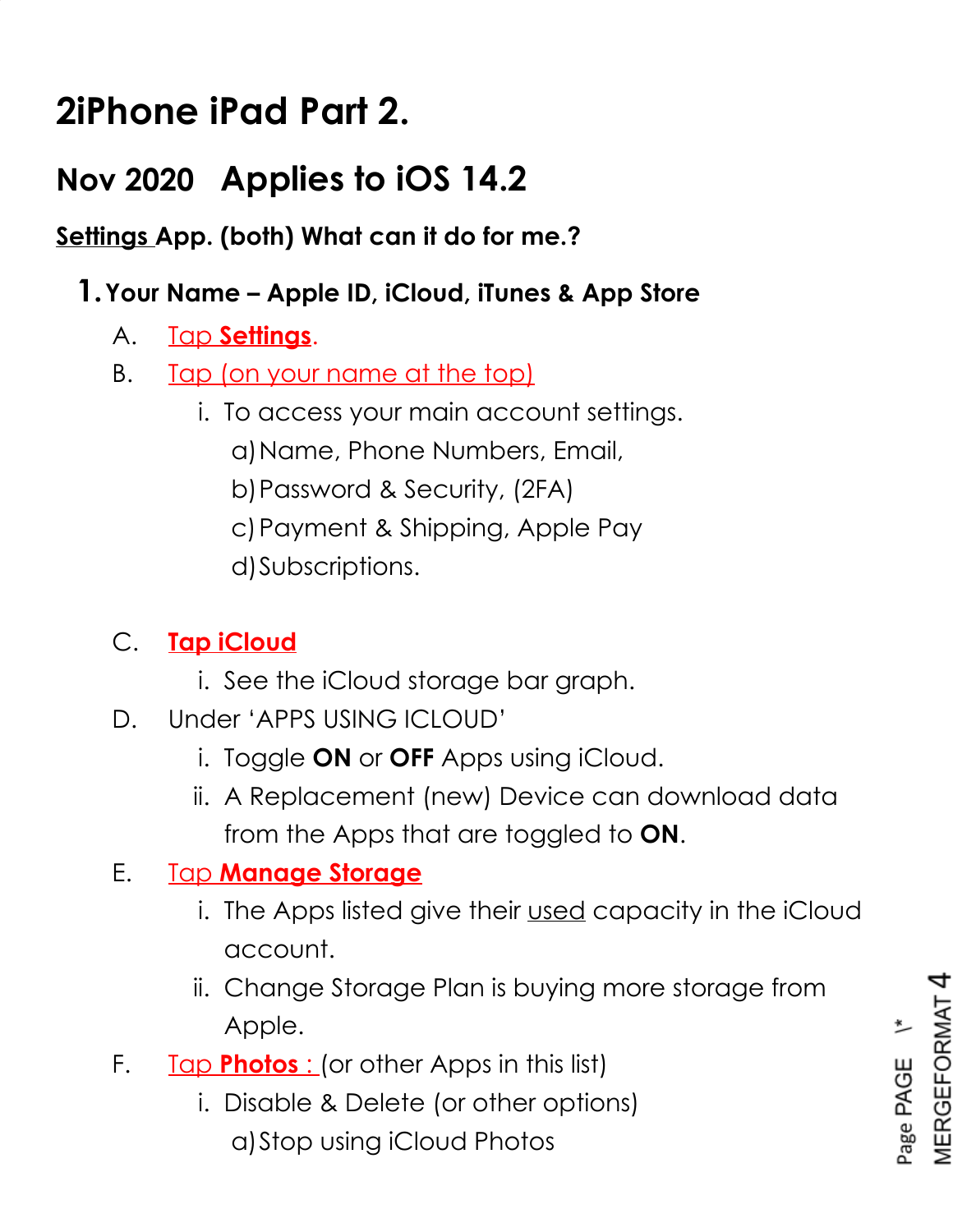1) 30 day grace period for Download of photos..

Tap "iCloud Storage" > "iCloud" > "Apple ID" > "Settings"

# **2.Wi-Fi: (both)** Tap **Wi-Fi**

A. The device looks for wireless internet connections within range.

B. The Device always remembers: if log-on to a network was done in the past.

- i. Will auto-reconnect when in range of that Network.
- ii. Wi-Fi is a wireless technology used up to 300 feet away.
- iii. Bluetooth is a wireless technology used up to 30 feet away.

iv. Wi-Fi 6 is active.

a)802.11ax. (new designation)

b)New devices must have hardware to support Wi-Fi 6. 1) Router and iDevice.

#### Tap "Settings"

# **3.Bluetooth –(both)**Tap **Bluetooth.**

A. Bluetooth and Wi-Fi are both methods that provide wireless communication.

B. If Bluetooth is **ON**, then MY DEVICES will list Bluetooth devices 兰 within range and Connected or Not Connected.

C. It will constantly search for OTHER DEVICES.

Page PAGE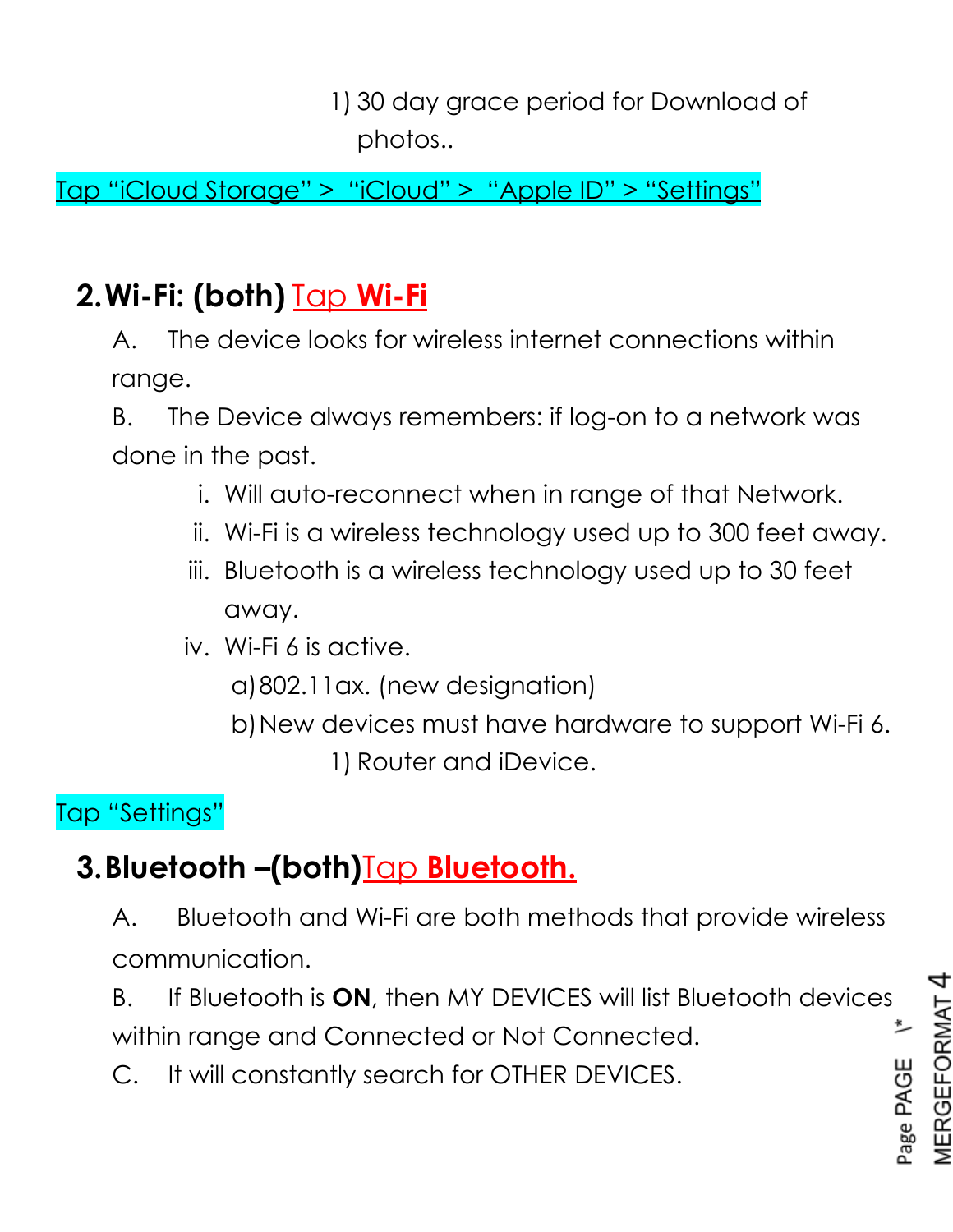# **4.Do Not Disturb: (Both)** Tap **Do Not Disturb.**

- A. A moon icon appears in the status bar when it is **ON**.
	- i. It will silence phone calls, alerts & notifications.
- B. Allow calls from: ( Multiple choices)
	- i. Everyone;
	- ii. No One;
	- iii. All Contacts
	- iv. Groups depending on what is Bluetooth to the Phone.
- C. Repeated calls: Make sure it is **ON.**
	- i. From the same person
	- ii. Within 3 minutes.

a)From the same phone.

b)Tell Family and Friends for emergencies.

Tap "Back" > "Settings"

# **5.General – (both)**

### A. **iPad Storage/ iPhone Storage –** Tap **General > iPad/iPhone Storage.**

- i. Displays number of GB used out of Total Available on Device.
- ii. Displays each App and the space they are using.
	- a)Tap a Large storage Attachment.

1) Delete not needed items.

- 2) How much space can be saved.
- b)Tap Apps one at a time to:

1) 'Offload App'

- i. Deletes app & data saved.
- ii. App goes back into the App Store.

**MERGEFORMAT** Page PAGE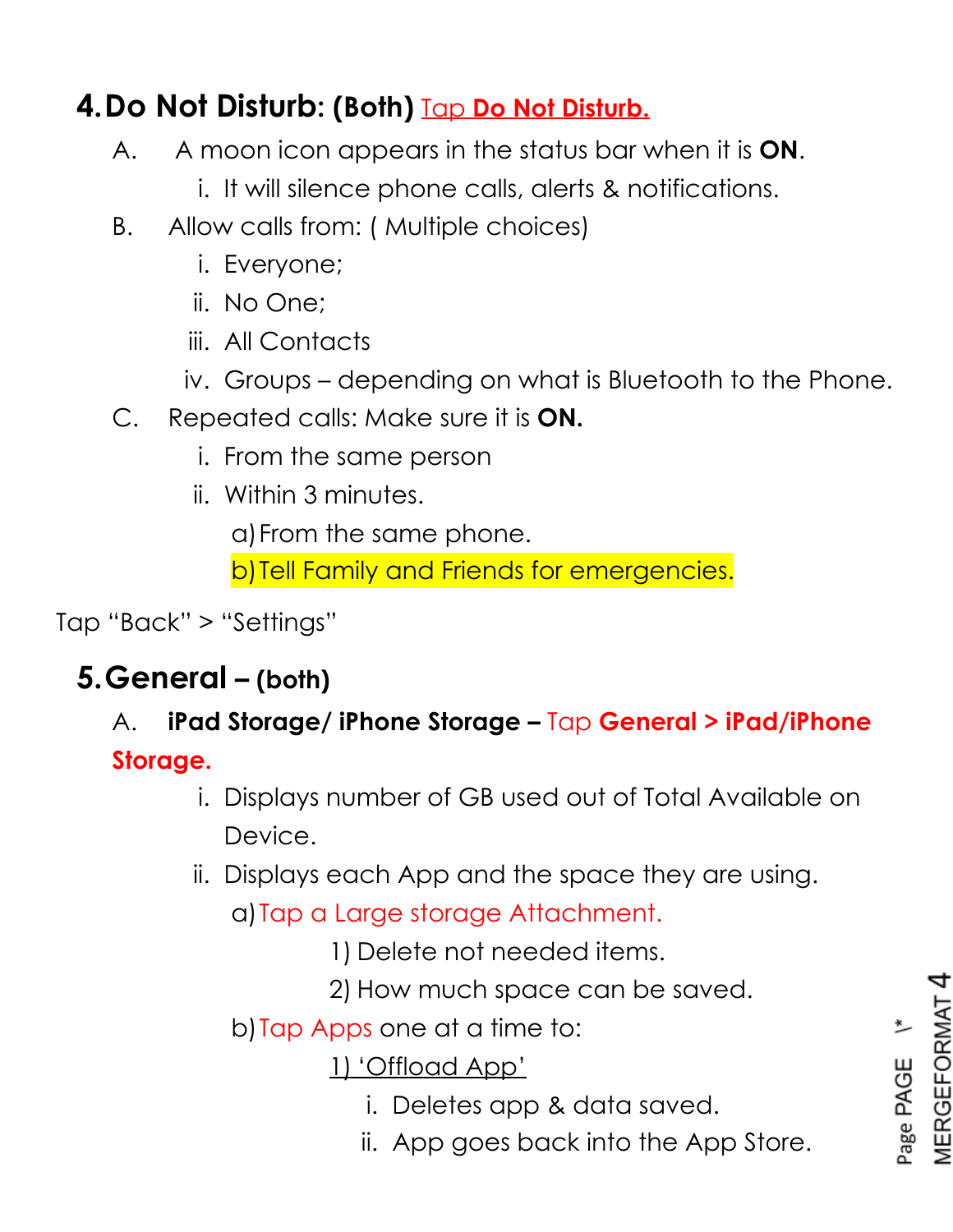#### 2) 'Delete App'

i. Deletes app and related data.

**Note:** Offloading an App, moves it from your device to iCloud, can download again it anytime.

Tap Back > General.

#### B. **Background App Refresh** – Tap **Background App Refresh**

i. Allows apps to refresh their content anytime iDevice is NOT **OFF.**

a) In the background.

b)Using up your battery.

ii. Toggle **OFF** Background App Refresh

a)Toggle OFF individual apps

1) May help preserve battery life.

Tap General > Home Button.

**6.Multitasking—**Double clicking the Home button reveals all

running apps in the multitasking manager**.**

A. To switch quickly between Apps recently opened:

- i. Select the App you want to return to.
- B. To Close out the App
	- i. Touch hold and Swipe upward.

# **7.iOS 14.2 Updates (average download install duration - 37 minutes.)**

#### A. **About iOS 14 Updates.**

- i. iOS 14 Released on September 16, 2020.
- ii. iOS 14.0.1 Released on September 24, 2020
- iii. iOS 14.1- Released on October 20, 2020

Page PAGE \\*<br>MERGEFORMAT 4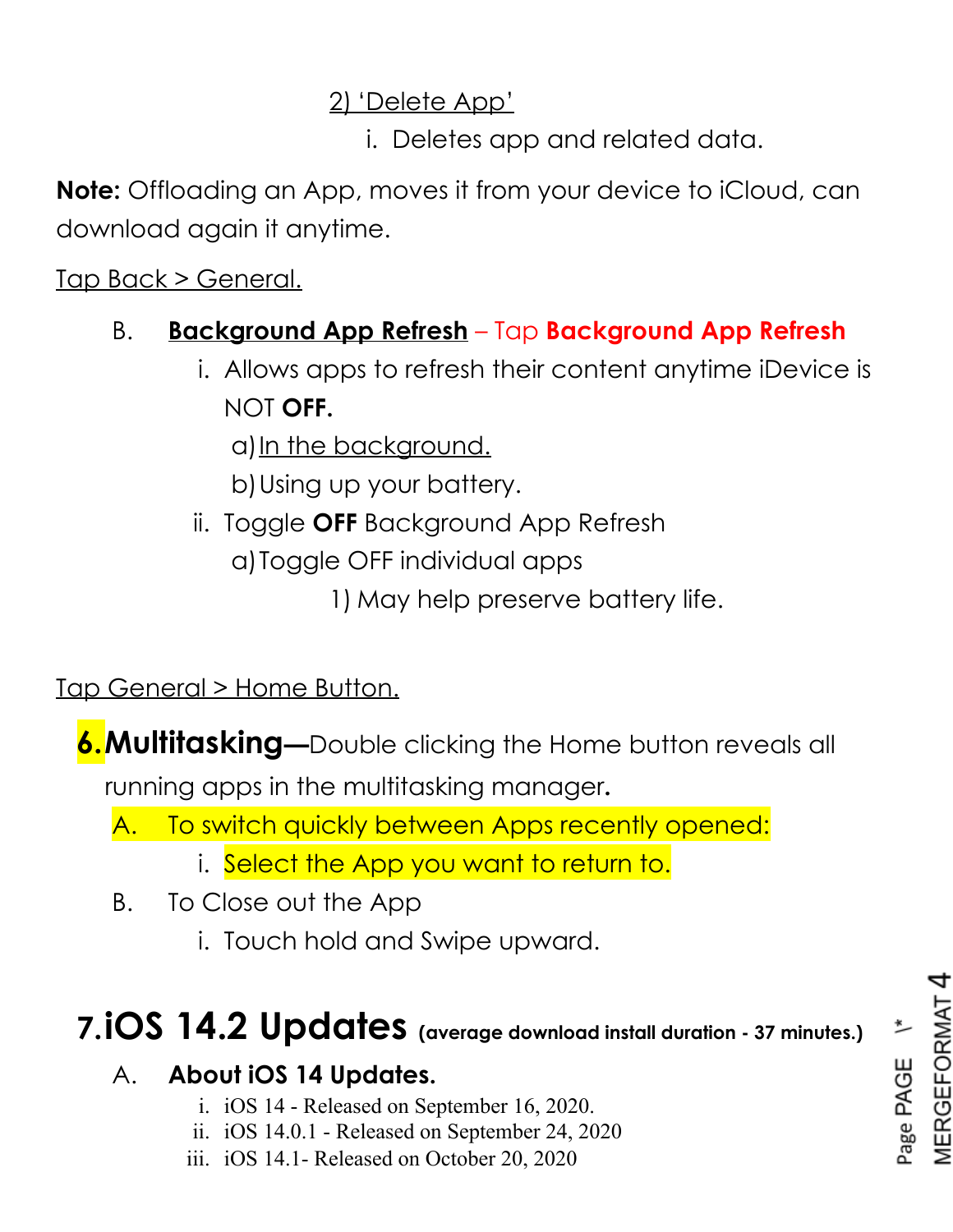**Note:** Apple has also released the iOS 12.4.9 update for older iPhones and iPads.

- B. iOS 14 updates with:
	- i. Widgets redesigned widgets on the Home Screen,
	- ii. App Library automatically organize apps with the App Library,
	- iii. Messages introduces pinned conversations and brings improvements to groups and Memoji.
	- iv. Maps adds cycling directions and makes it easier to find places with Guides.
	- v. App Clips introduce a way to quickly discover and use a small part of an app.
	- vi. New Privacy features improve user transparency and control over how apps access your location, photos, microphone, and camera.

C. This update contains over 100 new features for iPad/iPhone including support for:

- i. multitasking, folders, unified mail inbox, Game Center, AirPrint, AirPlay, and many system improvements.
- D. How to Update your iPhone or iPad
	- i. Learn how to update your iPhone, iPad, to the latest version of iOS or iPadOS
		- a) wirelessly
		- b)or using your computer.
	- ii. Before you update:

MERGEFORMAT Page PAGE<sup>\\*</sup>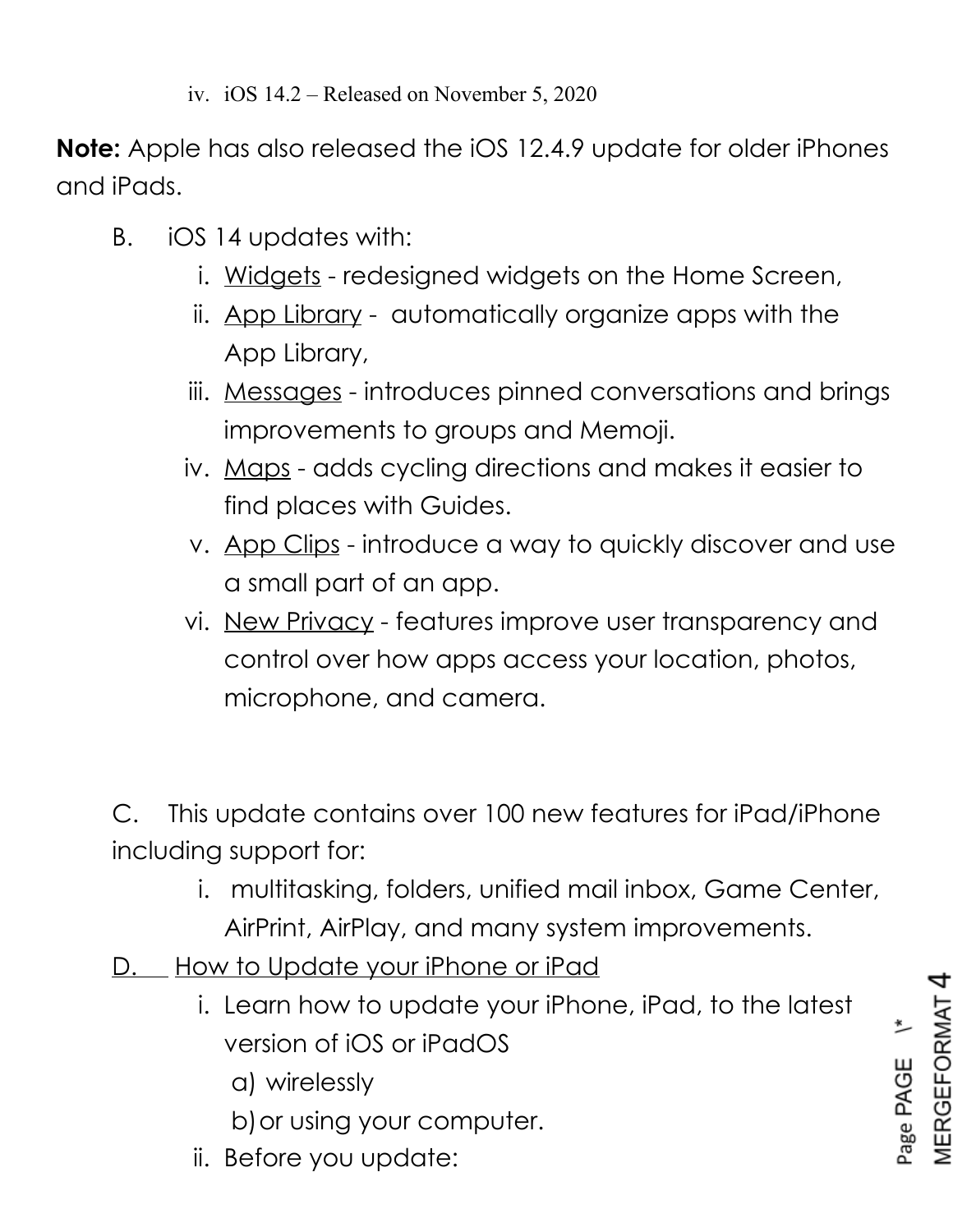a)Make a backup of your device using iCloud or your computer.

- E. How to Update your device wirelessly.
	- i. Plug your device into power and connect to the Internet with Wi-Fi.
	- ii. Settings > General > Software Update.
		- a)If a message says that an update is available, tap Install Now.
	- iii. Tap Download and Install.
		- a) If a message asks to temporarily remove apps because the software needs more space for the update, tap Continue or Cancel.
		- b)Later, iOS or iPadOS will reinstall apps that it removed.
		- c) If you tap Cancel, learn what to do next.
	- iv. To update now, tap 'Install now.'

NOTE: With iOS 12 or later, your device will update automatically overnight while it's charging.

To turn on automatic updates, go to:

Settings > General > Software Update > Automatic Updates, and turn **ON:**

Download iOS Updates

Install iOS Updates.

Your device will automatically update to the latest version of iOS or iPadOS. Some updates might need to be installed manually.

**MERGEFORMAT** Page PAGE<sup>Y\*</sup>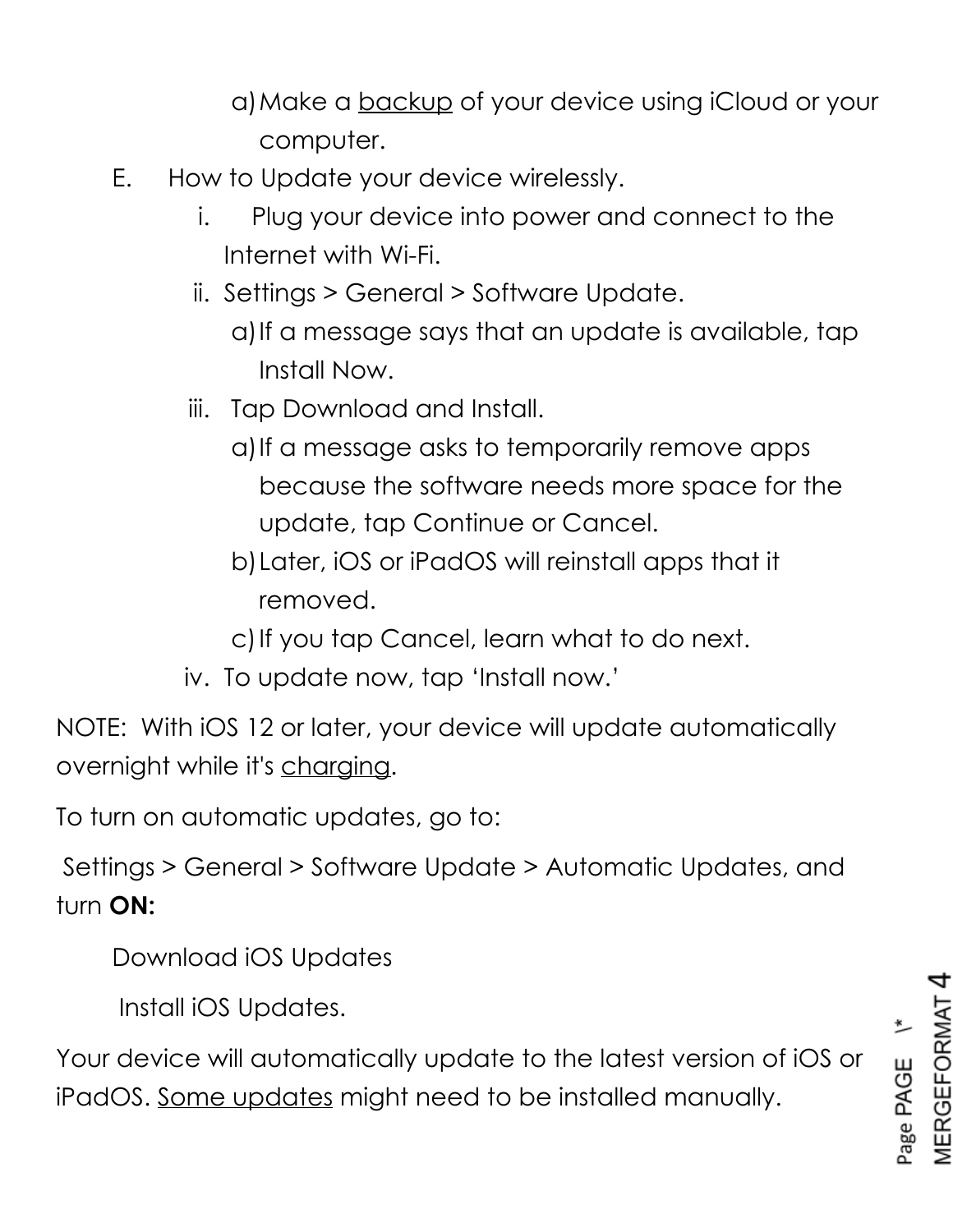- a)If you tap Install Tonight, plug your device into power before you go to sleep.
- b)Your device will update automatically overnight.
- v. Enter your passcode.
- vi. Monitor the progress of the update. a)Human interface action may be required.

#### **8.iOS 14.2 includes the following improvements for your iPhone:**

- A. Over 100 new emoji, including animals, food, faces, household objects, musical instruments, gender-inclusive emoji, and more.
	- i. Eight new wallpapers in both light and dark mode versions.

a)Settings > Wallpaper > Choose a New Wallpaper.

- ii. Headphone audio level notifications to alert you when audio level could impact your hearing.
	- a)Settings > Sounds & Haptics > Headphone Safety > Reduce Loud Sounds
- iii. New AirPlay controls to stream entertainment throughout your home.

a)Settings > General > AirPlay & Handoff > Automatically Play to TVs.

1) 3 Choices – Never; Ask; Automatic.

4

 $\overline{\phantom{a}}$ 

Page PAGE

MERGEFORMAT

iv. Intercom support with HomePod and HomePod mini using iPhone, iPad, Apple Watch, AirPods, and CarPlay.

B. **iOS 14.2 improvement differences for iPadOS (iPad Air 4th Generation)**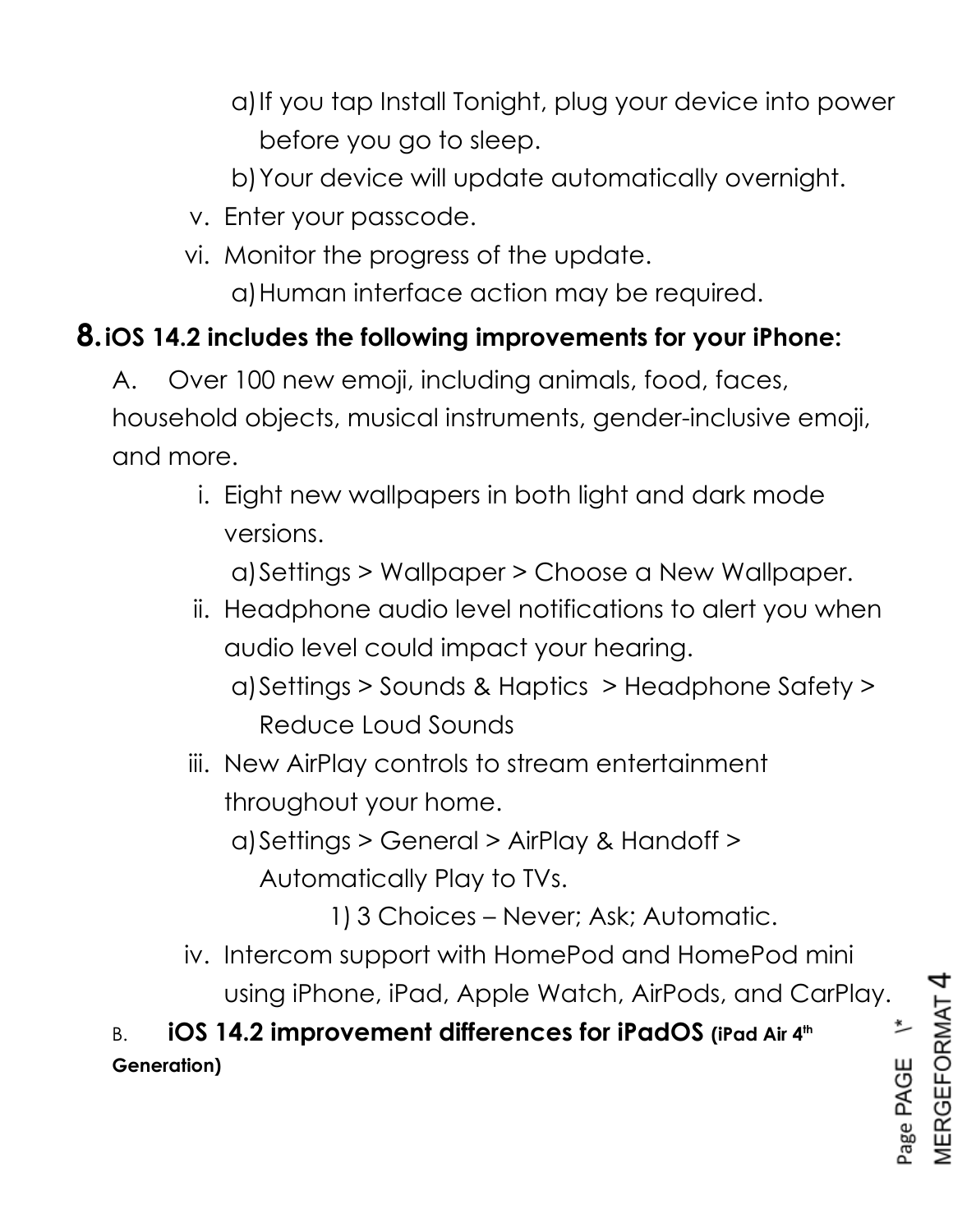- i. Scene Detection in Camera uses intelligent image recognition to identify objects within a scene and automatically improves the photo.
- ii. Auto FPS in Camera automatically reduces the frame rate when recording video to improve low light capture and to optimize file size.

### **9.How to Add Widgets on the iPhone in iOS 14 (iPhone only)**

**Note:** Two catagories of Widgets; Apple apps Widgets; Third Party Widgets.

A. Tap and hold an 'empty' space on the home screen until app icons start jiggling.

- B. Tap + in the top-right to open the Widgets menu.
- C. Tap any widget to select it.
- D. Select its size.
	- i. Swipe left or right to select a size.
- E. Tap "Add Widget" at the bottom of the screen.
	- i. The widget will now be added to the home screen.
	- ii. Drag it around to place it wherever you want to.
- F. After finished, wait 30 seconds for jiggling to stop.
	- i. Tap the display to stop jiggling..

**Note:** To customize while jiggling, Scroll down to the bottom to tap 'Customise'.

#### **10. App Library – New addition. (iPhone Only)**

- A. Groups all installed apps within a single screen.
	- i. Access it by swiping to the left of the final page within the Home screen.
	- ii. The App Library categorizes apps by type: a)Social, Productivity, Entertainment, etc.
	- iii. Search for apps,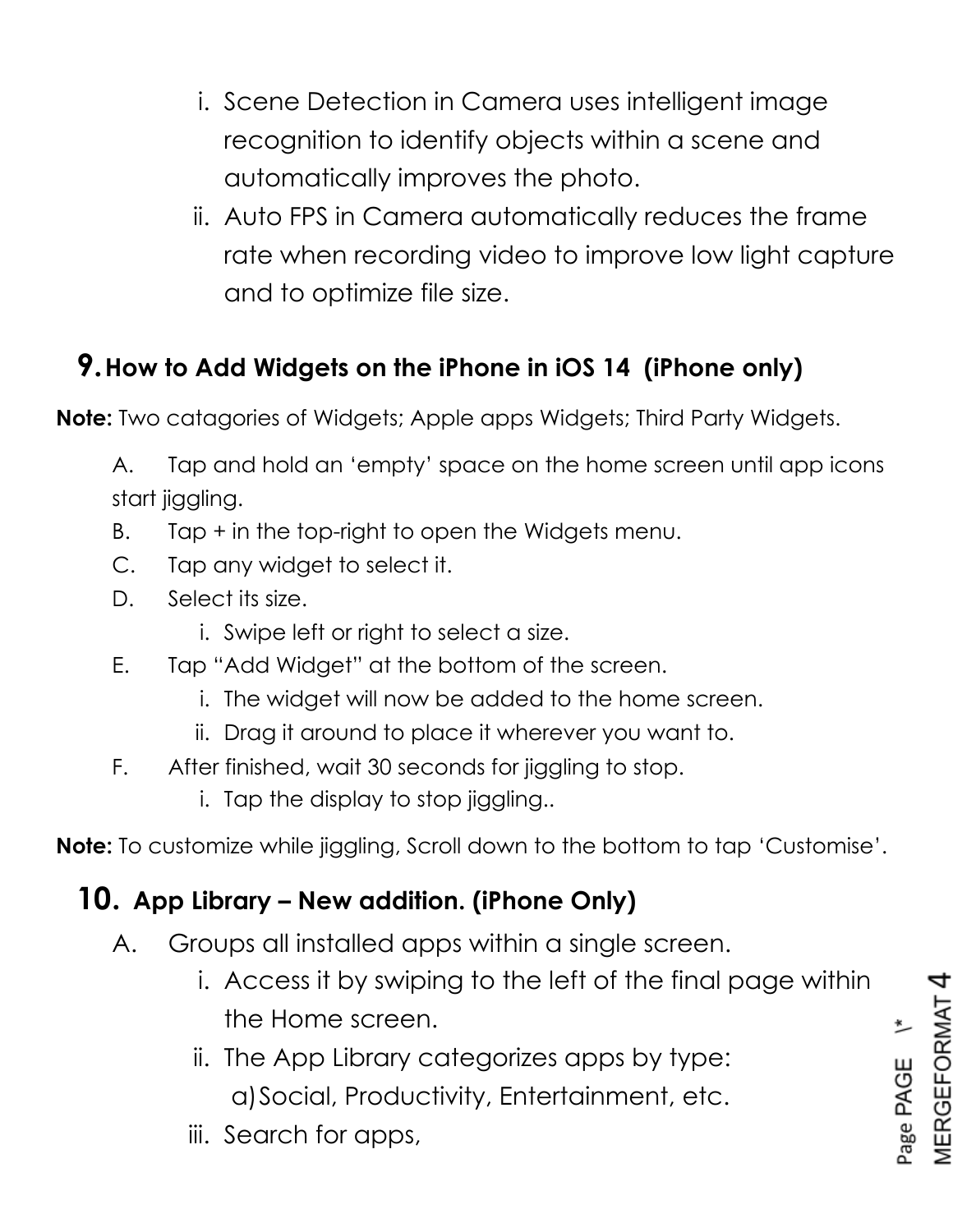- iv. Display apps in list form
	- a)swipe down to switch views.
- B. At the top of the App Library,
	- i. Two special categories
		- a) Suggestions;
			- 1) will suggest apps for use at different times of

the day (courtesy of machine learning)

- b) Recently Added;
	- 1) provides quick access to recently installed apps.

#### **11. How to Hide Home Screen Pages. (iPhone only)**

- A. Long-press on a blank part of a Home screen until the app icons wiggle.
- B. Tap the Home screen dots (toward the bottom of the screen.)
- C. Tap the circle and uncheck the screen(s) to remove.
- D. Tap the Screen.
	- i. Notice that screen(s) have been removed.
	- ii. Use the App library to access all of the apps.
- E. To Un-hide Home Screen(s) Pages:
	- i. Repeat Step A & B above
	- ii. Tap the circle and check the screen(s) to un-hide.

#### **12. Recording Indicators for Mic and Camera (iPhone Only)**

A. iOS 14 displays an indicator light on the iPhone when either the camera or the mic is in use.

B. This ensures that no app can access your mic or camera without you knowing.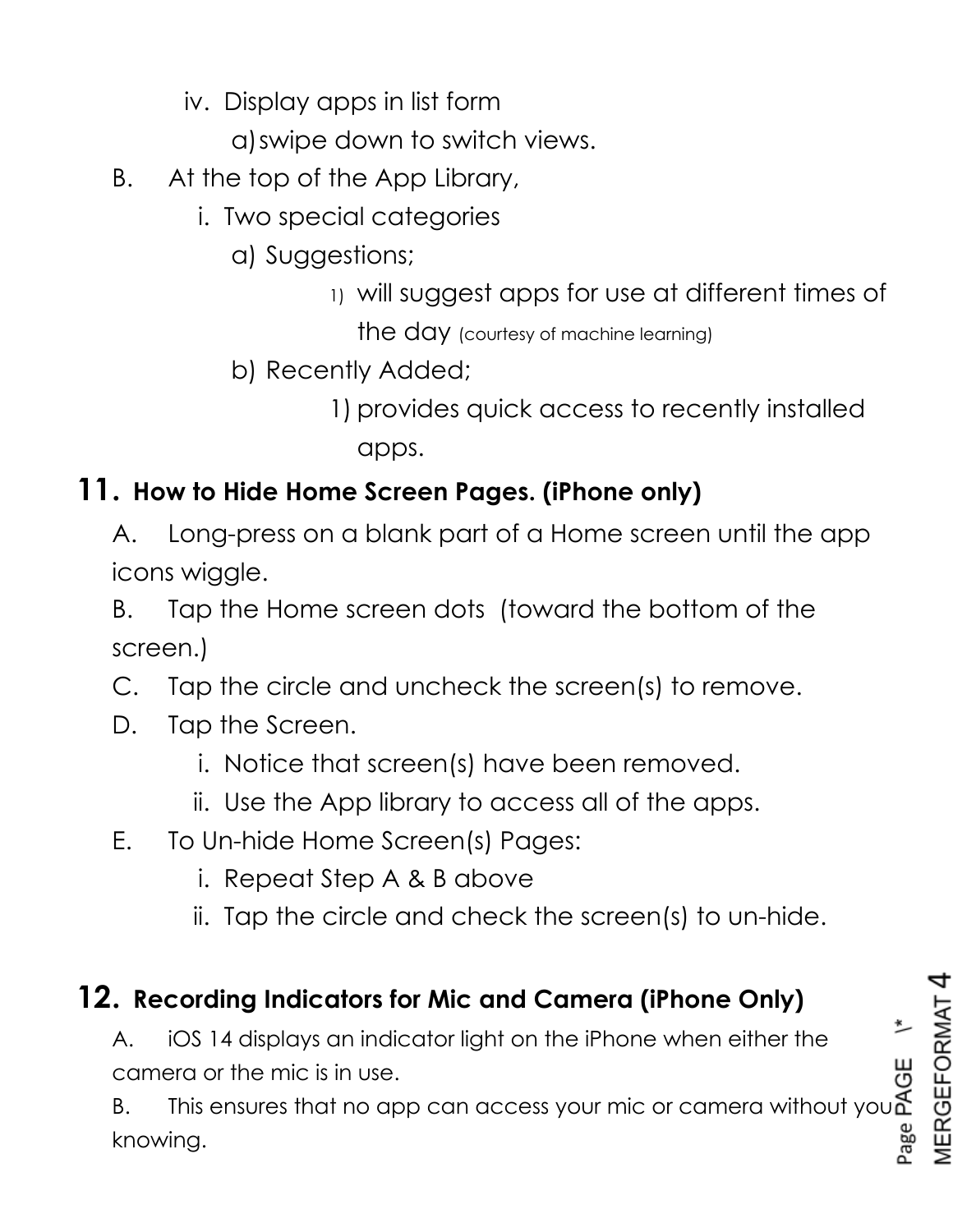- i. A green light indicates the camera is in use
- ii. An orange light means that your mic is on.
- C. Settings > Privacy > Microphone/ Camera;
	- i. To see what Apps want Access.

# **13. How to Use Safari Password Monitoring and Privacy Report (iPhone & iPad)**

- A. Safari now has a tracking and prevention button on the toolbar.
- B. This will give a tracking report about things like:
	- i. blocked trackers,
	- ii. websites that contacted trackers,
	- iii. the most contacted trackers, and more.
- C. Here's how to access it:
	- i. Open Safari on the device.
	- ii. Select a Web Site.
	- iii. Tap on the AA icon on the left of the address bar.
	- iv. Tap on "Privacy Report" to view the insights.

#### **14. Detect Problematic Passwords (iPhone & iPad)**

- A. Which passwords are potentially vulnerable, because they're too simple or because they're used with more than one app or site.
- B. Security Recommendations Settings.
	- i. Settings > Passwords > Security Recommendations.
	- ii. Make sure the switch is turned **ON** for 'Detect Compromised Passwords.'
		- a)The screen will then indicate any risky passwords that you should change.

**NOTE:** Anytime an app needs to access devices on your local network, it must **now** ask for permission.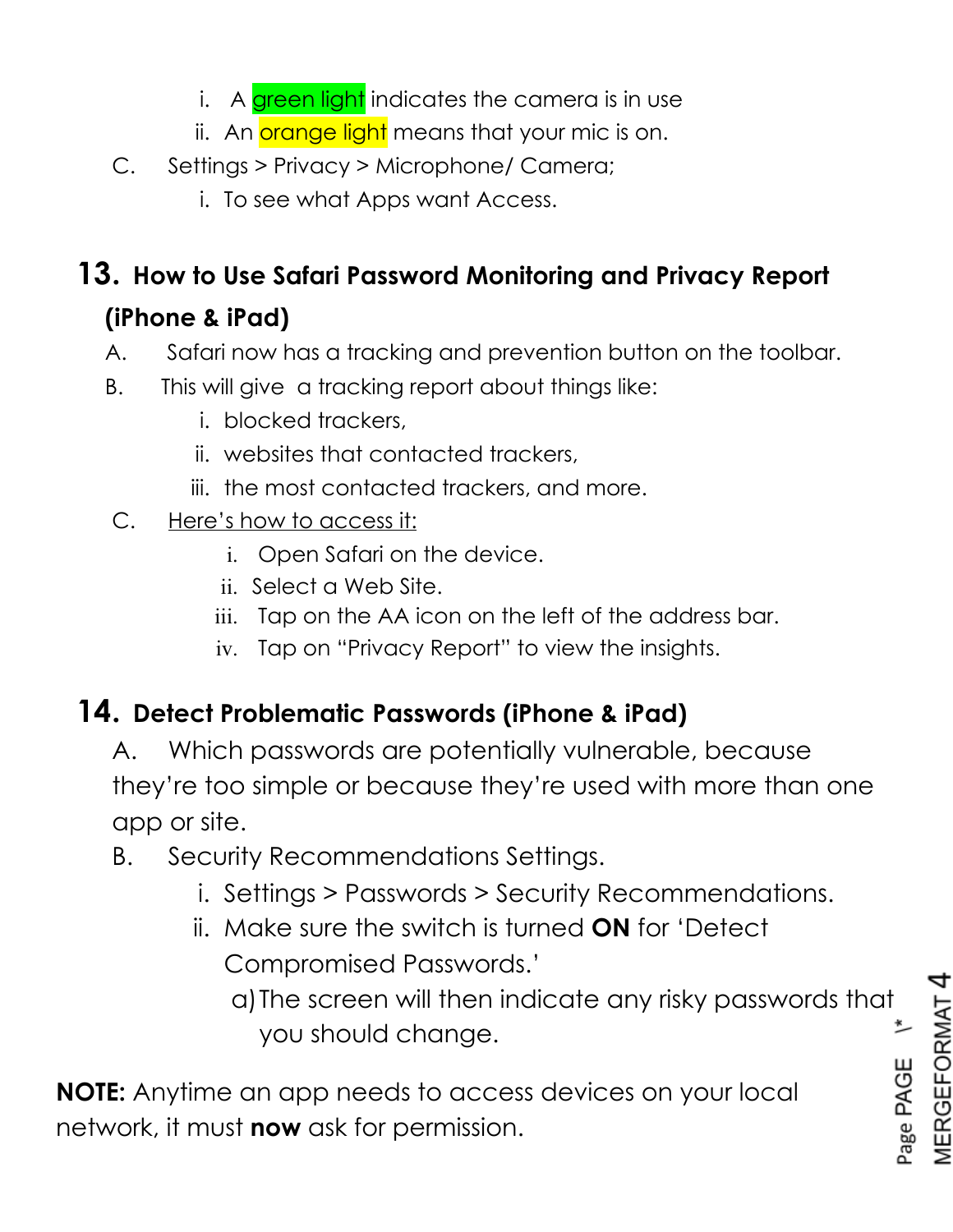Sometimes, apps have valid reasons for accessing devices on your network, namely in order to function. If the app needs permission you will get a center screen pop-up.

|          | Maps works best with your<br>precise location.                                                                                                        |
|----------|-------------------------------------------------------------------------------------------------------------------------------------------------------|
|          | You'll get turn-by-turn directions,<br>estimated travel times, and<br>improved search results when you<br>allow Maps to use your precise<br>location. |
|          | <b>Allow Once</b>                                                                                                                                     |
|          | <b>Turn On in Settings</b>                                                                                                                            |
| Example: | <b>Keep Precise Location Off</b>                                                                                                                      |

#### **15. How to Enable WiFi Private Address (iPhone & iPad)**

- A. When connected to a WiFi network, iOS 14 features a new option to **"Use Private Address."** (**ON** by default) <https://apple.co/3kA5UVR>
- B. This prevents network operators from tracking your iPhone/iPad.
- C. How to Enable WiFi Private Address.
	- i. Go to Settings > WiFi.
	- ii. Tap on the network you are using.
	- iii. Toggle on Use Private Address.

## **16. How to Enable Local Network Privacy Access**

A. Apps will need your permission to be able to detect and connect with other devices on your local network. <https://bit.ly/2UzUbMm>

MERGEFORMAT Page PAGE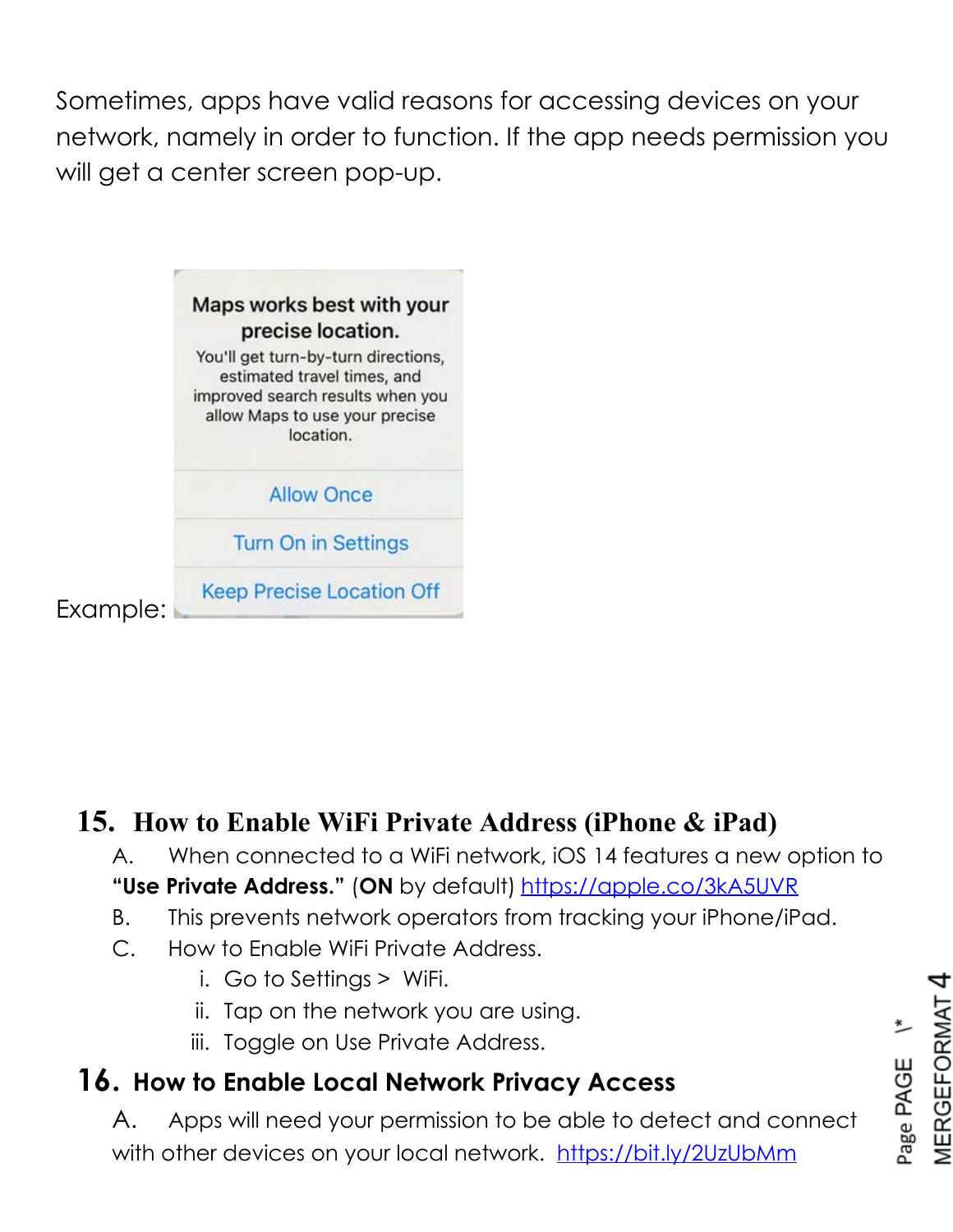- i. Settings > Privacy > Local Network.
- ii. You will see the list of apps that request permission to:
	- a)Find and communicate with your network.

**1)** Toggle **ON** or **OFF** the local network access.

## **17. Pin a Conversation (iPhone & iPad)**

- A. Trying to hunt down a specific iMessage among all the conversations that appear in your iMessages inbox can be challenging.
- B. New feature to 'Pin' up to nine specific conversations to the top of the iMessage screen.

C. How to Pin a Conversation in iMessages to the top of the list:

- i. Press down on the iMessage.
- ii. Select Pin from the pop-down menu;

a)That conversation appears at the top of your inbox.

b)As a labeled circle.

- iii. To access a thread, tap on its pin.
- D. How To Un-pin a Conversation in iMessge from the top of the list:
	- i. Press down on the' Pin' circle at the top of the iMessage list.
	- ii. Select 'Unpin' from the pop-down menu to remove it.

#### **18. Reply Inline- iMessages (iPhone & iPad)**

A. A group conversation can get muddled with new conversations interspersed between replies,

B. Reply to a specific comment in the thread to keep everything nice and organized.

- C. How to Reply Inline
	- i. Press down on the comment
	- ii. Tap Reply.
	- iii. Type the response in the Reply field.
	- iv. Send the text.

**MERGEFORMAT** Page PAGE<sup>\\*</sup>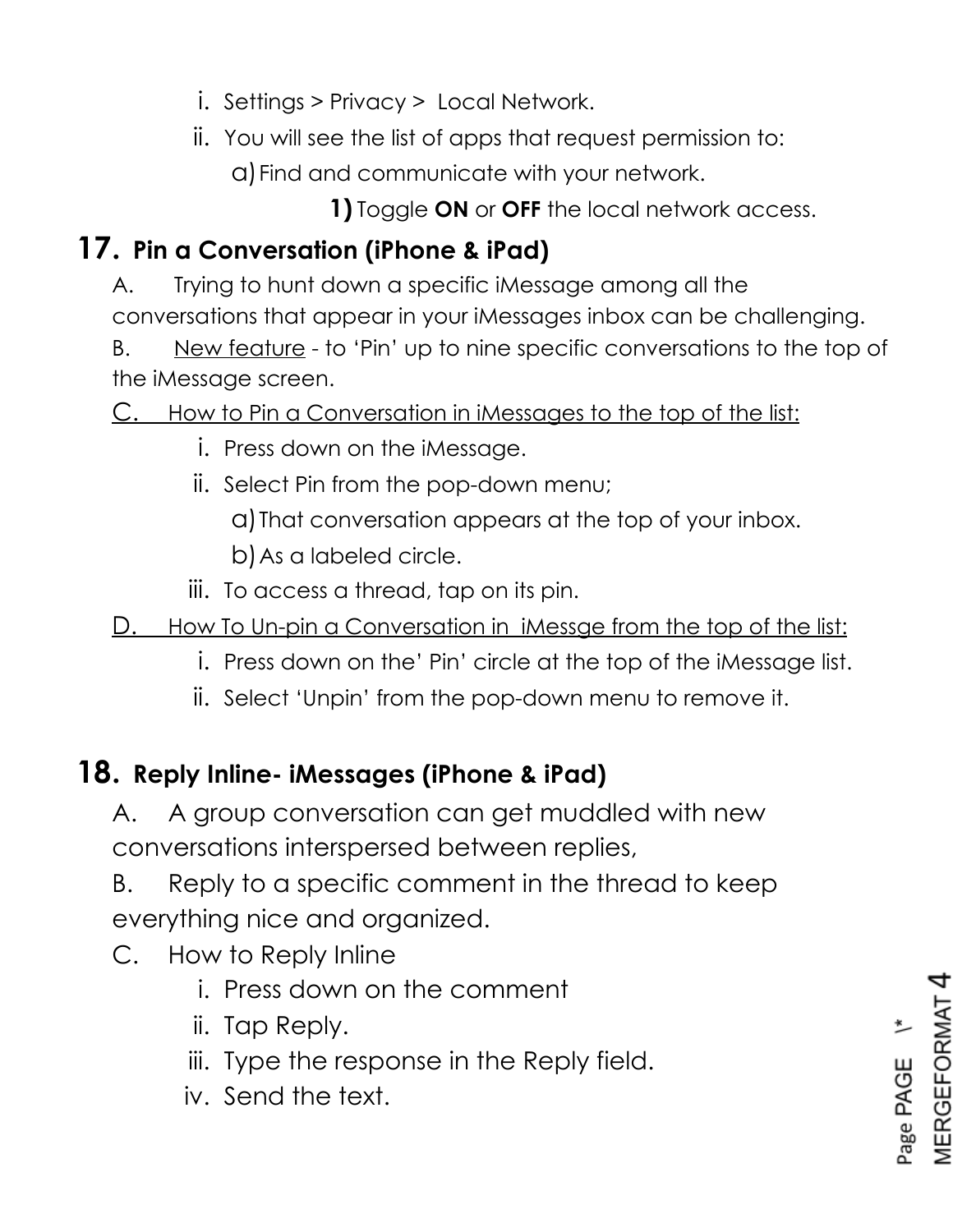a)The person who posted the original comment will then see your direct reply to it.

#### **19. Troubleshooting**

A. Difference between Sleep/Wake & OFF

I. To Turn OFF.

a)Hold down Sleep Wake Button until **"slide to power off".**

b)Tap 'Slide to Power Off'.

**Note:** wait at least 60 seconds before making any other inputs to the iDevice.

v. Turn Back ON.

a)Hold down the Sleep/Wake button.

b)For least ten seconds,

c)Until the Apple logo appears.

#### B. **Shut Down iDevice in Settings**

vi. How to Shut Down without using

a)Settings > General > Shut Down (after scrolling down)

b)Tap 'slide to power off' at the top of the screen.

Tap Home Button

#### C. **Battery Maintenance**

- vii. Apple recommends
- viii. Go through one full charge cycle per month a)Meaning

1) Charging the battery to 100% and then completely running it down.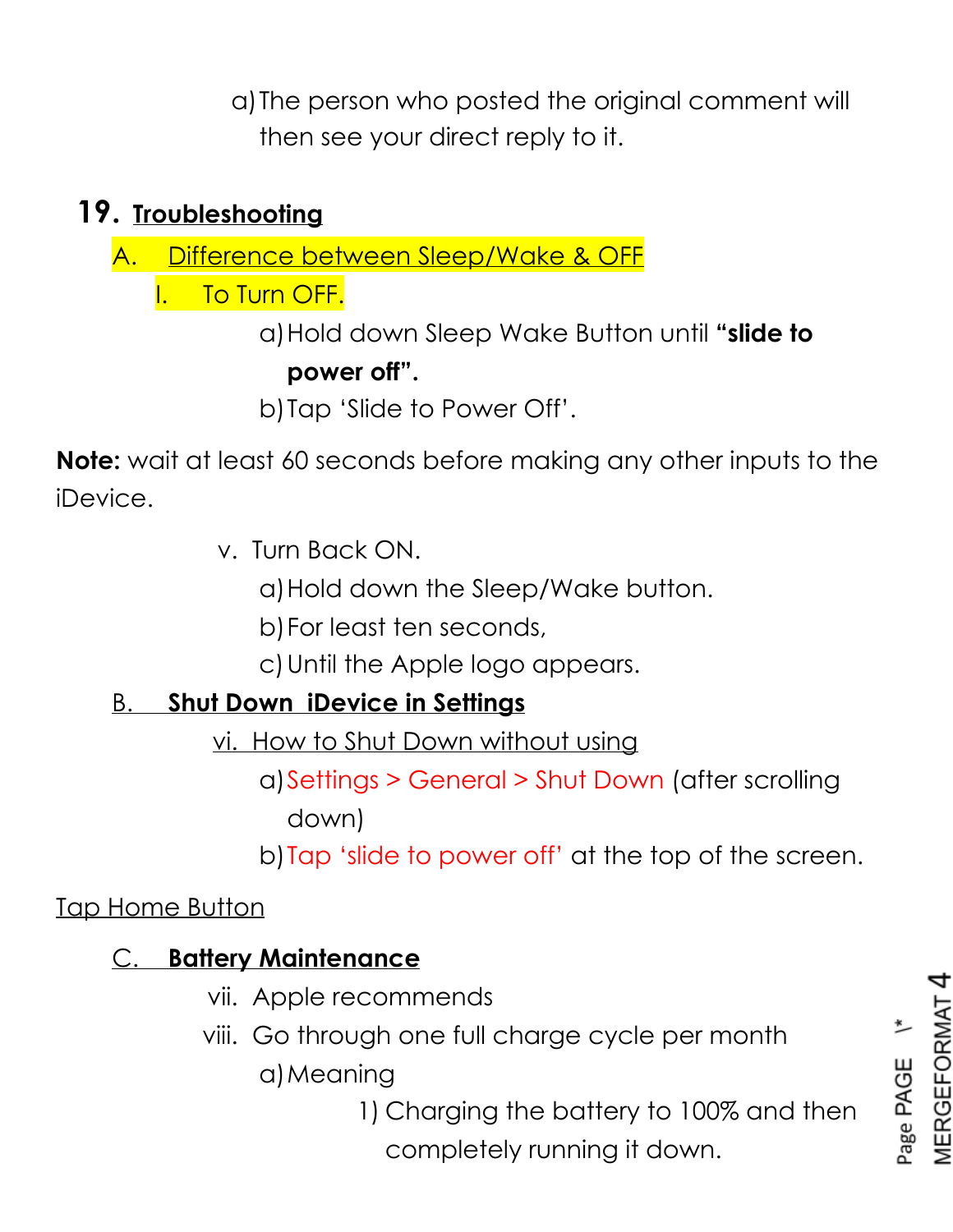2) Helps in recalibrating the battery indicator more accurately.

#### D. **Saving Battery**

ix. To make battery charge last longer.

a)Dim Display via the control panel.

x. Keep Wi-Fi ON at all times.

a)Uses less power than 3G/4G/5G from Carrier Towers.

- xi. Turn **OFF** Background App Refresh.
- xii. Choose Fetch in mail App.

a)**Turn OFF Push** – it uses up battery power.

1) Tap **Settings > Mail > Accounts**

b)Tap 'Fetch New Data'.

1) Set up a Fetch Schedule

**NOTE:** Fetch is getting email when you open email.

Push is getting emails when they arrive in the email box.

Push uses up the battery power.

xiii. Turn **OFF** Location Services – (Settings > Privacy)

xiv. Turn **OFF** Notifications for Apps.

a)Settings > Notifications > App

1) Turn **OFF** each Apps Allowed Notifications

xv. Turn OFF Bluetooth

**1)** Settings > Bluetooth

## **20. Backup Your iPad/ iPhone**

A. Sign up for iCloud (5GB free storage.)

i. Backup occurs Automatically every day when:

**must meet these requirements**

**MERGEFORMAT** Page PAGE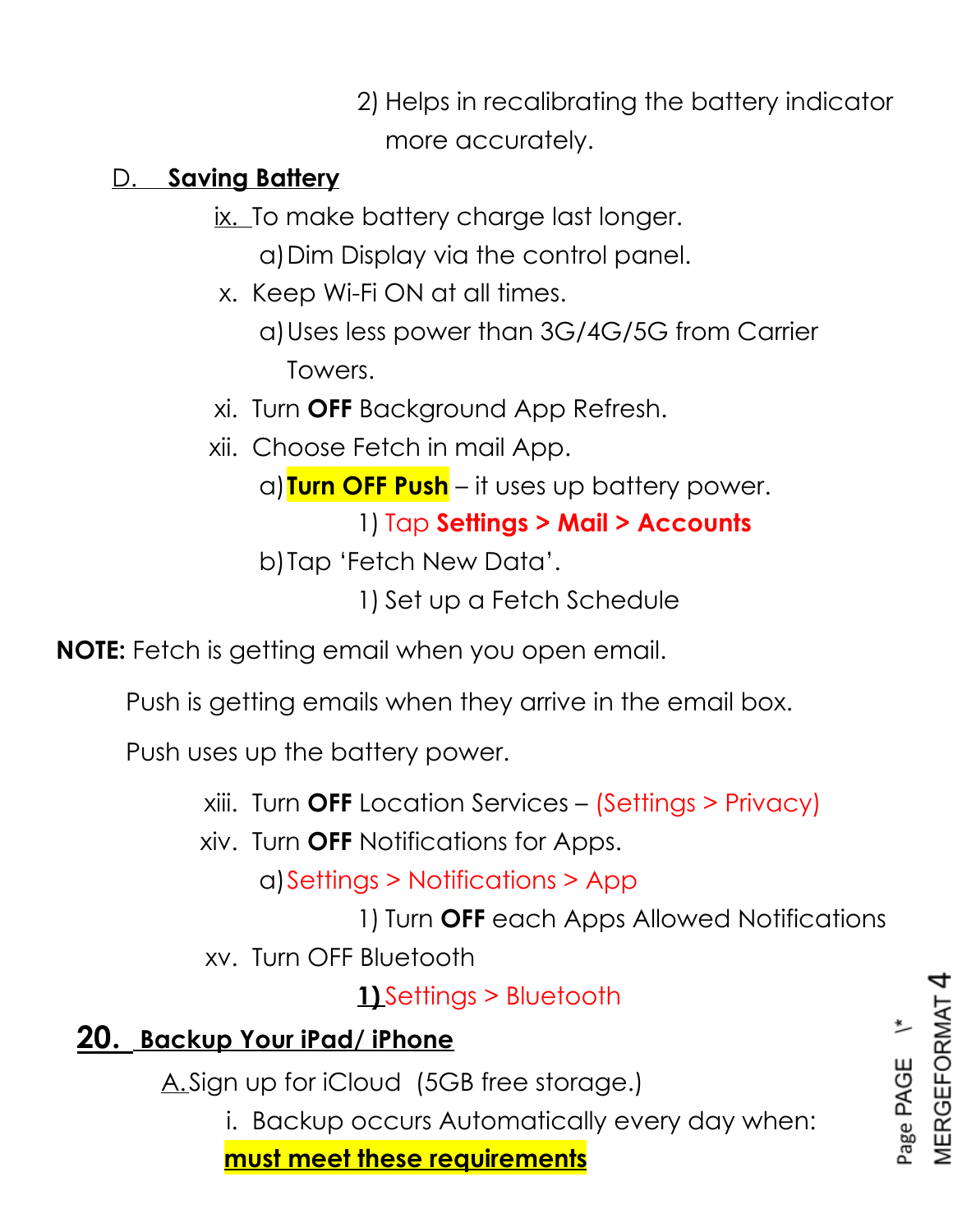#### **a)Wi-Fi Connected to the device.**

**b)Turned ON and ion Sleep mode.**

**c)Locked (blank screen)**

#### **d)Connected to a Power Source.**

ii. Make adjustments to Backup. e)Settings> Apple ID > iCloud> iCloud Backup> Back Up now.

## **B. Clearing Out Space on you iPad/iPhone**

iii. Settings > Apple ID > iCloud > Manage Storage

- iv. Tap Apps for more info.
- v. Disable or Delete Apps to free up space on iDevice.

**Note:** Apps purchased from the App Store do not actually take up any space in your iCloud storage; your data from those apps do.

Questions or comments to:

Jere Minich at: [jminich@apcug.org](mailto:jminich@apcug.org)



An International Association of **Technology and Computer User** Groups

EFORMA Page PAGE